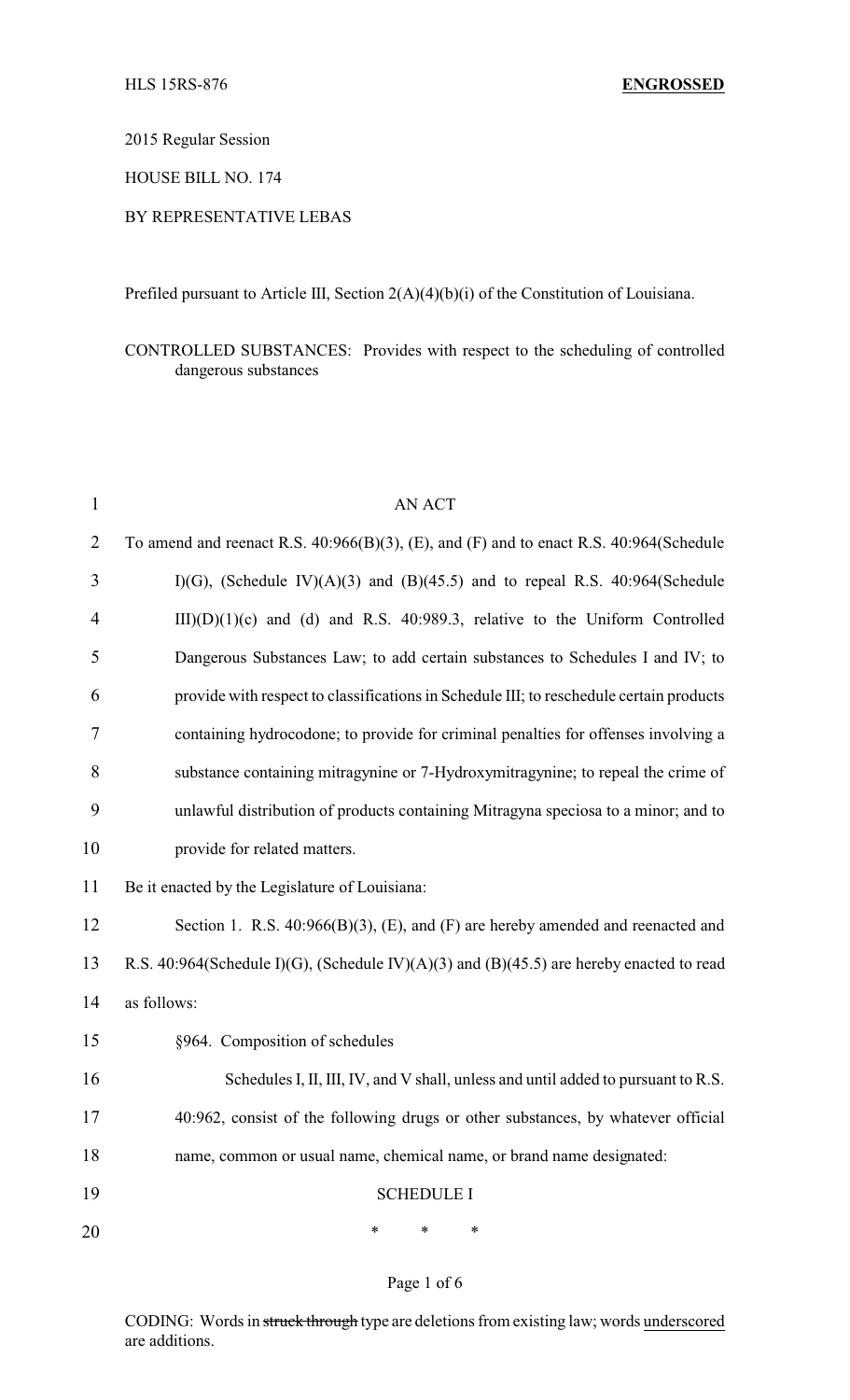| $\mathbf{1}$ | Miscellaneous. Unless specifically excepted or contained within a<br>G.                  |  |  |  |
|--------------|------------------------------------------------------------------------------------------|--|--|--|
| 2            | pharmaceutical product approved by the United States Food and Drug                       |  |  |  |
| 3            | Administration, or unless listed in another schedule, any material, compound,            |  |  |  |
| 4            | mixture, or preparation which contains any quantity of the following substances          |  |  |  |
| 5            | including its salts, isomers, or salts of isomers, whenever the existence of such salts, |  |  |  |
| 6            | isomers, or salts of isomers is possible within the specific chemical designation:       |  |  |  |
| 7            | (1) Mitragynine                                                                          |  |  |  |
| 8            | (2) 7-Hydroxymitragynine                                                                 |  |  |  |
| 9            | $\ast$<br>*<br>∗                                                                         |  |  |  |
| 10           | <b>SCHEDULE IV</b>                                                                       |  |  |  |
| 11           | A. Narcotic drugs                                                                        |  |  |  |
| 12           | $\ast$<br>*<br>$\ast$                                                                    |  |  |  |
| 13           | (3) Tramadol (2-[(dimethylamino)methyl]-1-(3-methoxyphenyl)                              |  |  |  |
| 14           | cyclohexanol), its salts, isomers, and salts of its isomers.                             |  |  |  |
| 15           | <b>B.</b> Depressants                                                                    |  |  |  |
| 16           | Unless specifically excepted or unless listed in another schedule, any                   |  |  |  |
| 17           | material, compound, mixture, or preparation containing any quantity of the following     |  |  |  |
| 18           | substances, including its salts, isomers, and salts of isomers, whenever the existence   |  |  |  |
| 19           | of such salts, isomers, and salts of isomers is possible within the specific chemical    |  |  |  |
| 20           | designation:                                                                             |  |  |  |
| 21           | ∗<br>*<br>∗                                                                              |  |  |  |
| 22           | $(45.5)$ Suvorexant                                                                      |  |  |  |
| 23           | ∗<br>∗<br>∗                                                                              |  |  |  |
| 24           | §966. Penalty for distribution or possession with intent to distribute narcotic drugs    |  |  |  |
| 25           | listed in Schedule I; possession of marijuana,; possession of synthetic                  |  |  |  |
| 26           | cannabinoids,; possession of heroin,; possession of mitragynine or                       |  |  |  |
| 27           | 7-Hydroxymitragynine                                                                     |  |  |  |
| 28           | ∗<br>∗<br>∗                                                                              |  |  |  |

# Page 2 of 6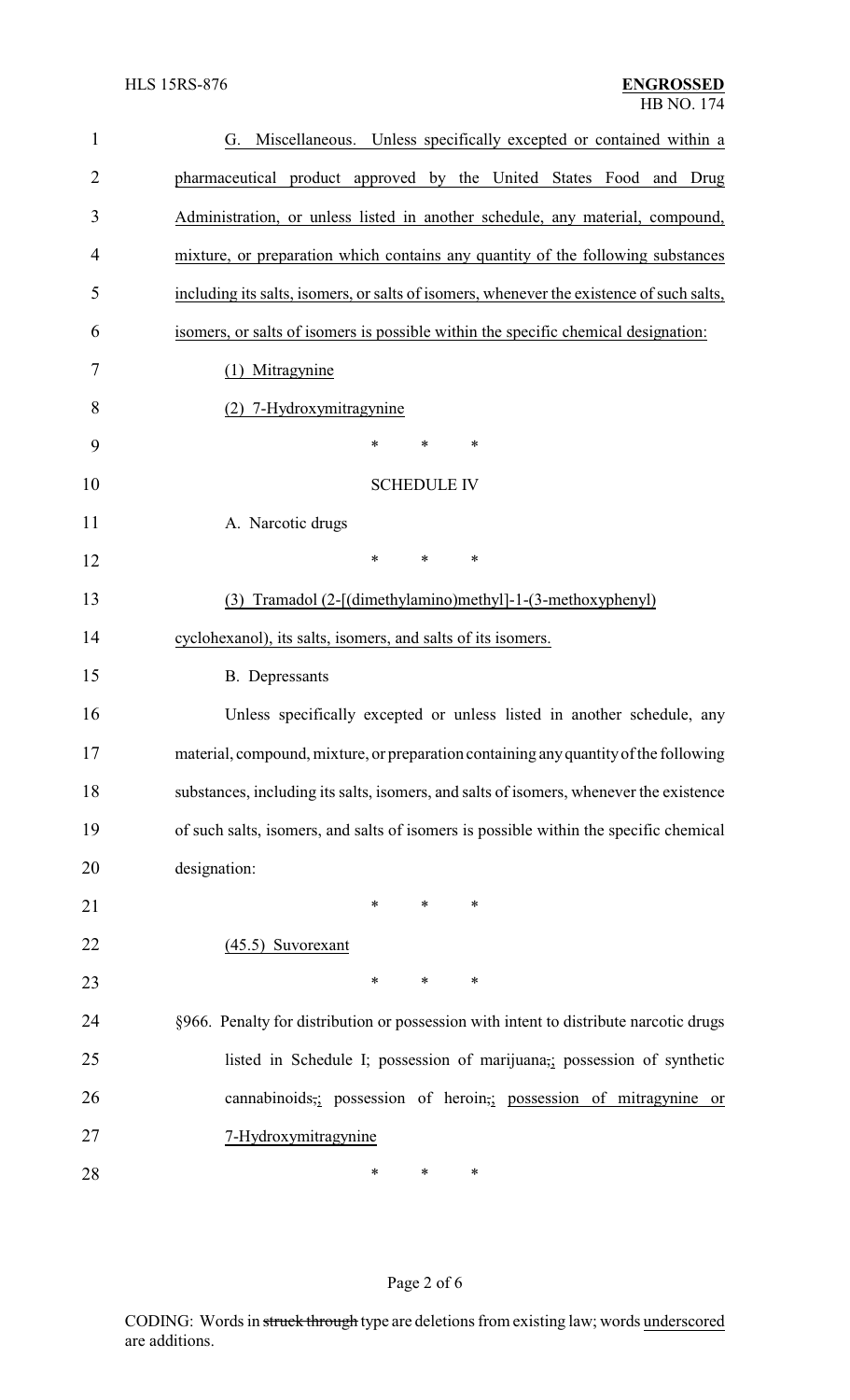| $\mathbf{1}$   | B. Penalties for violation of Subsection A of this Section. Any person who             |
|----------------|----------------------------------------------------------------------------------------|
| $\overline{2}$ | violates Subsection A of this Section with respect to:                                 |
| 3              | $\ast$<br>*                                                                            |
| 4              | A substance classified in Schedule I which is marijuana,<br>(3)                        |
| 5              | tetrahydrocannabinols, or chemical derivatives of tetrahydrocannabinols, or synthetic  |
| 6              | cannabinoids, or a substance which contains any amount of mitragynine or               |
| 7              | 7-Hydroxymitragynine shall upon conviction be sentenced to a term of imprisonment      |
| 8              | at hard labor for not less than five nor more than thirty years, and pay a fine of not |
| 9              | more than fifty thousand dollars.                                                      |
| 10             | $\ast$<br>$\ast$<br>$\ast$                                                             |
| 11             | Possession of marijuana, or synthetic cannabinoids, mitragynine or<br>Е.               |
| 12             | 7-Hydroxymitragynine. (1) Except as provided in Subsections E and F of this            |
| 13             | Section, on a first conviction for violation of Subsection C of this Section with      |
| 14             | regard to marijuana, tetrahydrocannabinol, or chemical derivatives thereof, or         |
| 15             | synthetic cannabinoids, or a substance which contains any amount of mitragynine or     |
| 16             | 7-Hydroxymitragynine, the offender shall be fined not more than five hundred           |
| 17             | dollars, imprisoned in the parish jail for not more than six months, or both.          |
| 18             | $(2)(a)$ Except as provided in Subsection F or G of this Section, on a second          |
| 19             | conviction for violation of Subsection C of this Section with regard to marijuana,     |
| 20             | tetrahydrocannabinol or chemical derivatives thereof, or synthetic cannabinoids, or    |
| 21             | a substance which contains any amount of mitragynine or 7-Hydroxymitragynine,          |
| 22             | the offender shall be fined not less than two hundred fifty dollars, nor more than two |
| 23             | thousand dollars, imprisoned with or without hard labor for not more than five years,  |
| 24             | or both.                                                                               |
| 25             | (b) If the court places the offender on probation, the probation shall provide         |
| 26             | for a minimum condition that he participate in a court-approved substance abuse        |
| 27             | program and perform four eight-hour days of court-approved community service           |
| 28             | activities. Any costs associated with probation shall be paid by the offender.         |
|                |                                                                                        |

# Page 3 of 6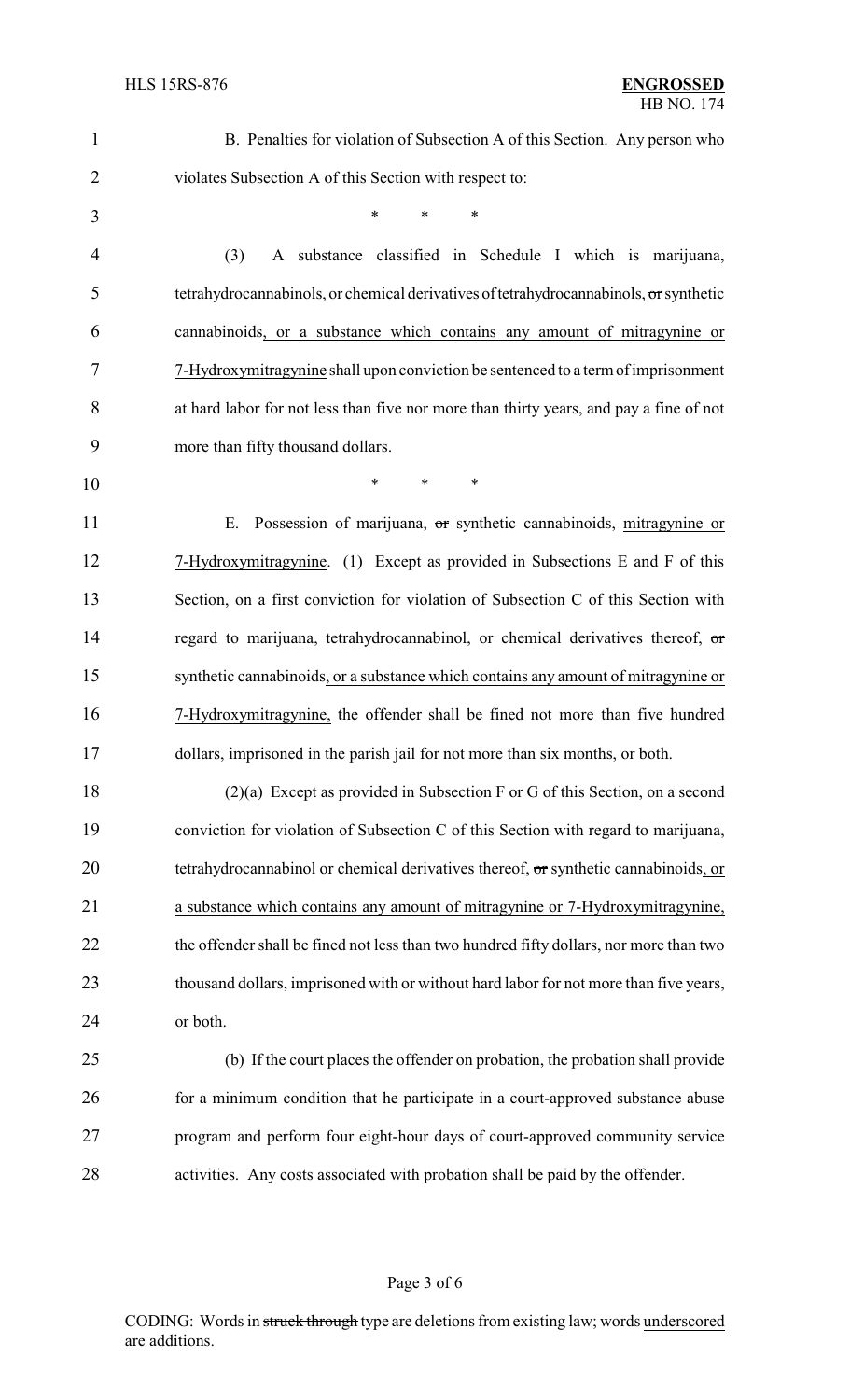(3) Except as provided in Subsection F or G of this Section, on a third or subsequent conviction for violation of Subsection C of this Section with regard to marijuana, tetrahydrocannabinol or chemical derivatives thereof, or synthetic cannabinoids, or a substance which contains any amount of mitragynine or 7-Hydroxymitragynine, the offender shall be sentenced to imprisonment with or without hard labor for not more than twenty years, and may, in addition, be sentenced to pay a fine of not more than five thousand dollars.

 (4) A conviction for the violation of any other statute or ordinance with the same elements as R.S. 40:966(C) prohibiting the possession of marijuana, 10 tetrahydrocannabinol or chemical derivatives thereof, or synthetic cannabinoids, or a substance which contains any amount of mitragynine or 7-Hydroxymitragynine shall be considered as a prior conviction for the purposes of this Subsection relating to penalties for second, third, or subsequent offenders.

 (5) A conviction for the violation of any other statute or ordinance with the 15 same elements as R.S. 40:966(B)(3) prohibiting the distributing or dispensing or 16 possession with intent to distribute or dispense marijuana, of marijuana,<sup>1</sup> 17 tetrahydrocannabinol or chemical derivatives thereof, or synthetic cannabinoids, or 18 a substance which contains any amount of mitragynine or 7-Hydroxymitragynine shall be considered as a prior conviction for the purposes of this Subsection relating to penalties for second, third, or subsequent offenders.

F. Except as otherwise authorized in this Part:

22 (1) Any person who knowingly or intentionally possesses sixty pounds or more, but less than two thousand pounds of marijuana, tetrahydrocannabinol or 24 chemical derivatives thereof, or synthetic cannabinoids, or a substance which contains any amount of mitragynine or 7-Hydroxymitragynine shall be sentenced to serve a term of imprisonment at hard labor of not less than five years, nor more than 27 thirty years, and to pay a fine of not less than fifty thousand dollars nor more than one hundred thousand dollars.

#### Page 4 of 6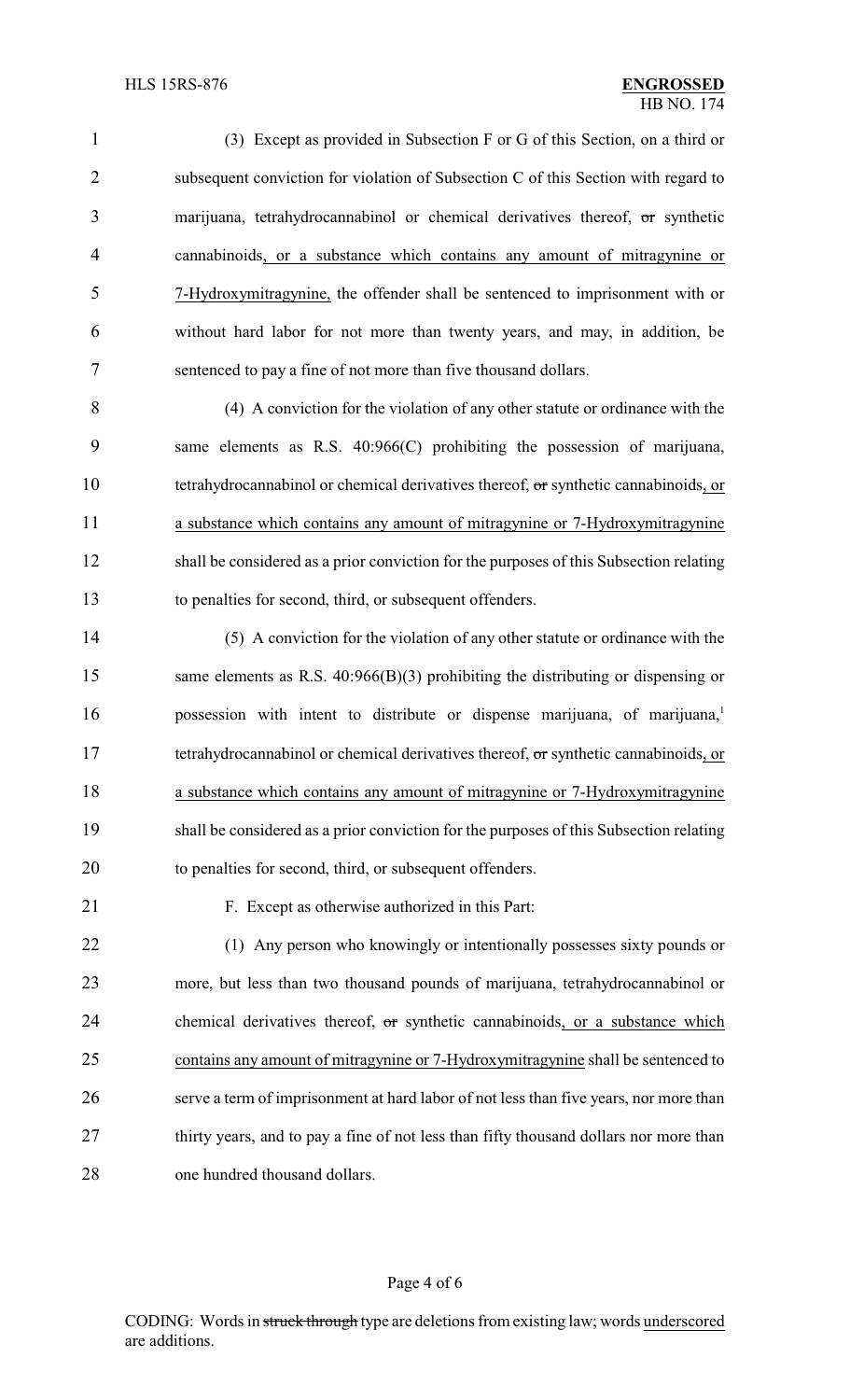| $\mathbf{1}$   | Any person who knowingly or intentionally possesses two thousand<br>(2)                       |  |  |
|----------------|-----------------------------------------------------------------------------------------------|--|--|
| $\overline{2}$ | more, but less than ten thousand pounds of marijuana,<br>pounds<br><b>or</b>                  |  |  |
| 3              | tetrahydrocannabinol or chemical derivatives thereof, or synthetic cannabinoids, or           |  |  |
| 4              | a substance which contains any amount of mitragynine or 7-Hydroxymitragynine                  |  |  |
| 5              | shall be sentenced to serve a term of imprisonment at hard labor of not less than ten         |  |  |
| 6              | years nor more than forty years, and to pay a fine of not less than one hundred               |  |  |
| 7              | thousand dollars nor more than four hundred thousand dollars.                                 |  |  |
| 8              | (3) Any person who knowingly or intentionally possesses ten thousand                          |  |  |
| 9              | pounds or more of marijuana, tetrahydrocannabinol or chemical derivatives thereof,            |  |  |
| 10             | or synthetic cannabinoids, or a substance which contains any amount of mitragynine            |  |  |
| 11             | or 7-Hydroxymitragynine shall be sentenced to serve a term of imprisonment at hard            |  |  |
| 12             | labor of not less than twenty-five years, nor more than forty years and to pay a fine         |  |  |
| 13             | of not less than four hundred thousand dollars nor more than one million dollars.             |  |  |
| 14             | $\ast$<br>*<br>*                                                                              |  |  |
| 15             | Section 2. R.S. 40:964(Schedule III)(D)(1)(c) and (d) and R.S. 40:989.3 are hereby            |  |  |
| 16             | repealed in their entirety.                                                                   |  |  |
| 17             | Section 3. This Act shall become effective upon signature by the governor or, if not          |  |  |
| 18             | signed by the governor, upon expiration of the time for bills to become law without signature |  |  |
| 19             | by the governor, as provided by Article III, Section 18 of the Constitution of Louisiana. If  |  |  |
| 20             | vetoed by the governor and subsequently approved by the legislature, this Act shall become    |  |  |
| 21             | effective on the day following such approval.                                                 |  |  |

### DIGEST

The digest printed below was prepared by House Legislative Services. It constitutes no part of the legislative instrument. The keyword, one-liner, abstract, and digest do not constitute part of the law or proof or indicia of legislative intent. [R.S. 1:13(B) and 24:177(E)]

| HB 174 Engrossed | 2015 Regular Session | LeBas |
|------------------|----------------------|-------|
|                  |                      |       |

**Abstract:** Adds certain substances to Schedules I and IV.

Present law provides for the designation of controlled dangerous substances into Schedules I, II, III, IV, and V based upon the substances' potential for addiction and abuse.

Proposed law adds two substances to Schedule I(including mitragynine) and two substances to Schedule IV.

Page 5 of 6